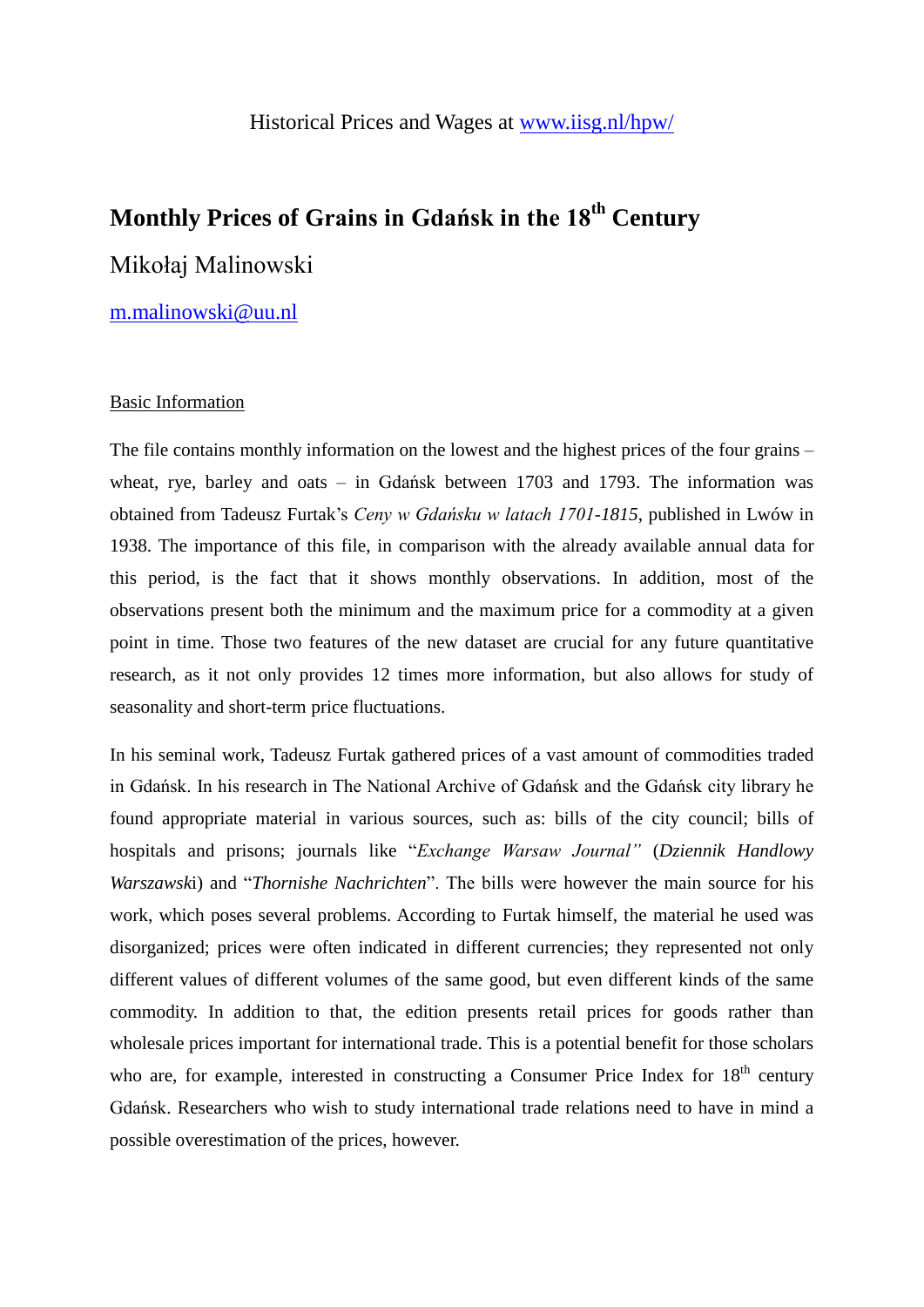#### Currency and exchange

The prices in the Furtak's original edition were presented in *florin/dukat/złot*y, the Polish unit of account. Poland, like the rest of Europe, was using the bimetal system. There were two types of *złoty*: the *red złoty* (*czerwony złoty)* and the normal Polish *złoty;* the former was made of gold and the latter of silver. The name *red złoty* comes from the characteristic reddish color of the used gold, as *złoty* itself in Polish means nothing more than golden. Both coins had an official fixed exchange rate with *grosze (*silver coins*)*, dating back to the 15th century, namely 30 *grosze* for one *złoty*. However, due to various reasons, this relation was not entirely sustained. This relation was reestablished in the  $18<sup>th</sup>$  century due to a monetary reform. The strong golden currency still worth 30 *grosze* was used for the international trade by the merchants of Gdańsk, but most of the population was forced to use weaker silver currency, which was worth a lot less in practice. The latter coins were called *tynfs*. To blur the picture even further, stronger silver types of *złoty*, called *ort* and *talar,* also circulated on the market. On the top of that, the silver content of one *grosz*, a reference point for the value of one *złoty* was very volatile. All this information is of crucial importance for the researcher interested in the comparison of Polish prices, not only with the foreign ones but also within the country. In this edition all the values are presented in silver *grosze.*

In order to allow for international comparisons of prices, exchange rates were computed. They were based mainly on the prices of bills of exchange from Gdańsk noted in Amsterdam available in the file: *Weekly prices in Amsterdam in the 18th century.* Those were prices of bills of exchange with 40 day maturity period, representing how many Polish *grosze* were paid for one *pound Flemish*. This type of payment was often used in international trade in that period. Merchants traded with each other by buying a bill in their own country and paying a sum in their own money of account. The file gives us information about those weekly prices of bills of exchange. However, it does not cover the whole  $18<sup>th</sup>$  century. Before 1721 and after 1772 there are no, or very little, data on the price of a bill in the file. In order to cope with this problem, I used the Posthumus edition to fill in the gaps for the beginning of the century. I computed yearly averages of exchange rates, as the Posthumus data did not allow for monthly ones. It was required to allow for a consistent comparison of the prices. Standard deviation of annual prices was twice as high as that of monthly ones (10.2 and 5.2), which fortunately means that more vital changes accrued on the annual rather than the monthly level.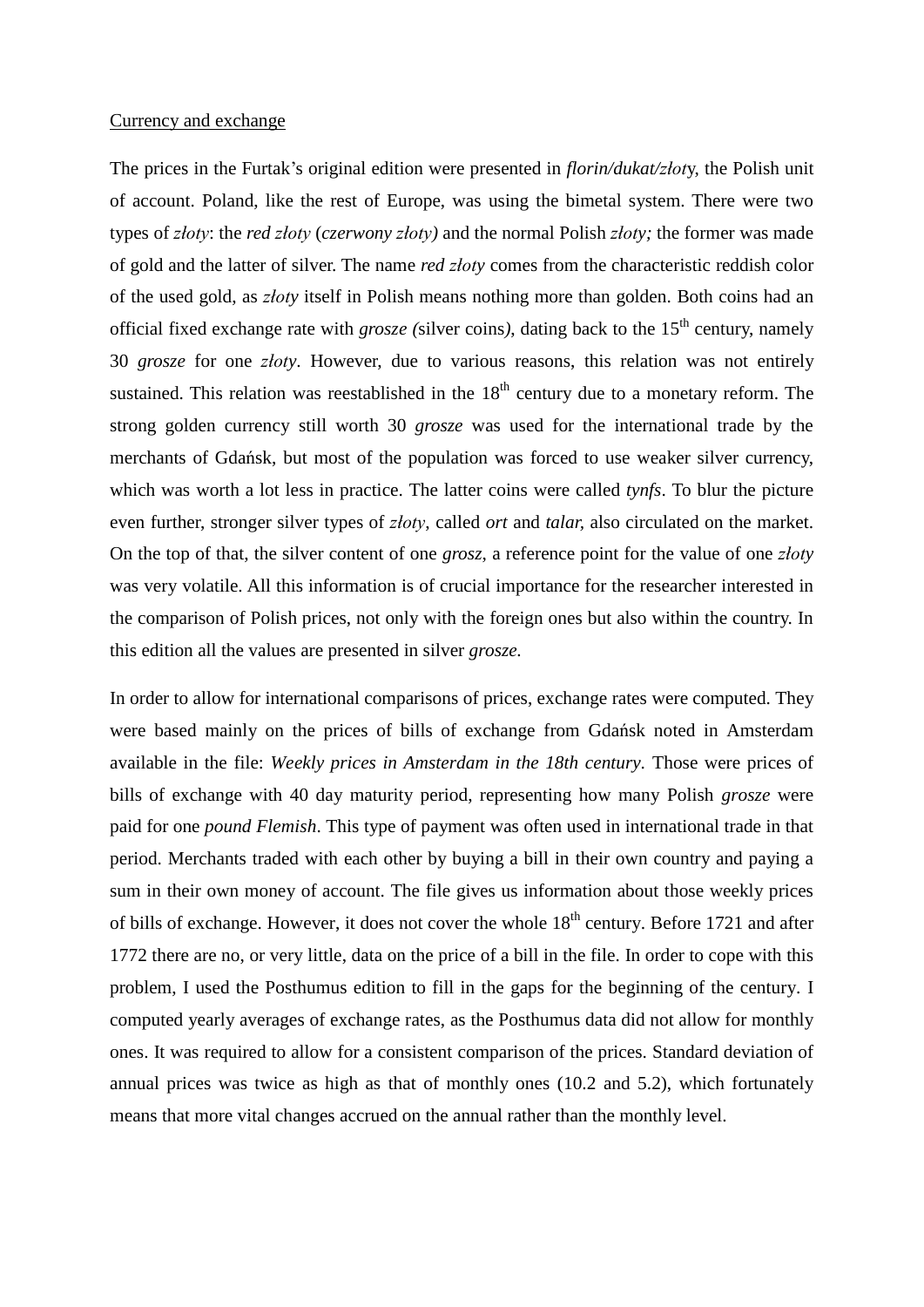In fact, important changes in prices were related mostly to change in the mint rate in Poland. For various reasons the value of *Gulden* was "extremely stable".<sup>1</sup> On 25 September 1681 an edict of the States of Holland fixed the *guilder* as 200 "*azen*" i.e. 9.61 grams of pure silver. Furthermore, an edict of the States General of 17 December 1694 extended this to the whole Republic.<sup>2</sup> This state of affairs remained unchanged throughout the whole of the  $18<sup>th</sup>$  century and even beyond. Even in 1816 the coinage-law reassured it.<sup>3</sup> The amount of silver in Polish currency, as it was already stated, was subject to fiscal policy and change of a mint rate. In addition, old coins were often still in use making trade even more complicated.

In trying to compute the exchange rate for the period after 1772, for which I lacked information on prices of the Amsterdam bills of exchange, I used Furtak's research. When trying to convert prices represented in *Florins* into silver, Furtak could either gather original coins from the whole century and analyze the content of silver in them, or compare known exchange rates with other currencies, in which the amount of silver was stable. The second method, which consisted of a comparison of Polish *Grosz* with Russian *Rubel* and Prussian *Talar,* gave good results. Unfortunately, the results of this procedure are only available for the period since 1761. Furthermore, the values obtained with this method vary up to 16%.

The price of bills of exchange rises when there is less silver in one *grosz.* When we correlate known prices of bills of exchange with both of Furtak's methods of computing the amount of silver in one *grosz*, having in mind that *pound Flemish* has been always worthwhile a constant amount of silver  $(57.66 \text{ grams})^4$ , we can see which method is more appropriate. The correlation with Prussian *talar* for the period 1762-1771 shows very good correlation (-0.8). It is therefore justifiable to use results of Furtak's research regarding this currency to compute hypothetical exchange rates between *grosz* and *pound Flemish* after 1772. The percentage change of amount of silver in *grosz* should cause the opposite change in the exchange rate. Correlation between values known from the source and values created in this way is significant  $(0.7)$ .

-

<sup>1</sup> M.C. 't Hart & J.Jonker & J.L.van Zanden (eds.), *A Financial History of the Netherlands* (Cambridge, 1997) p. 40.

<sup>2</sup> N.W. Posthumus, *Inquiry Into the History of Prices in Holland*, vol. 1 (Leiden 1946) p. LV.

<sup>3</sup> Ibid.

<sup>4</sup> J.J. MacCusker, *Money and Exchange in Europe and America, 1600-1775: A Handbook* (Williamsburg 1992) p. 44.